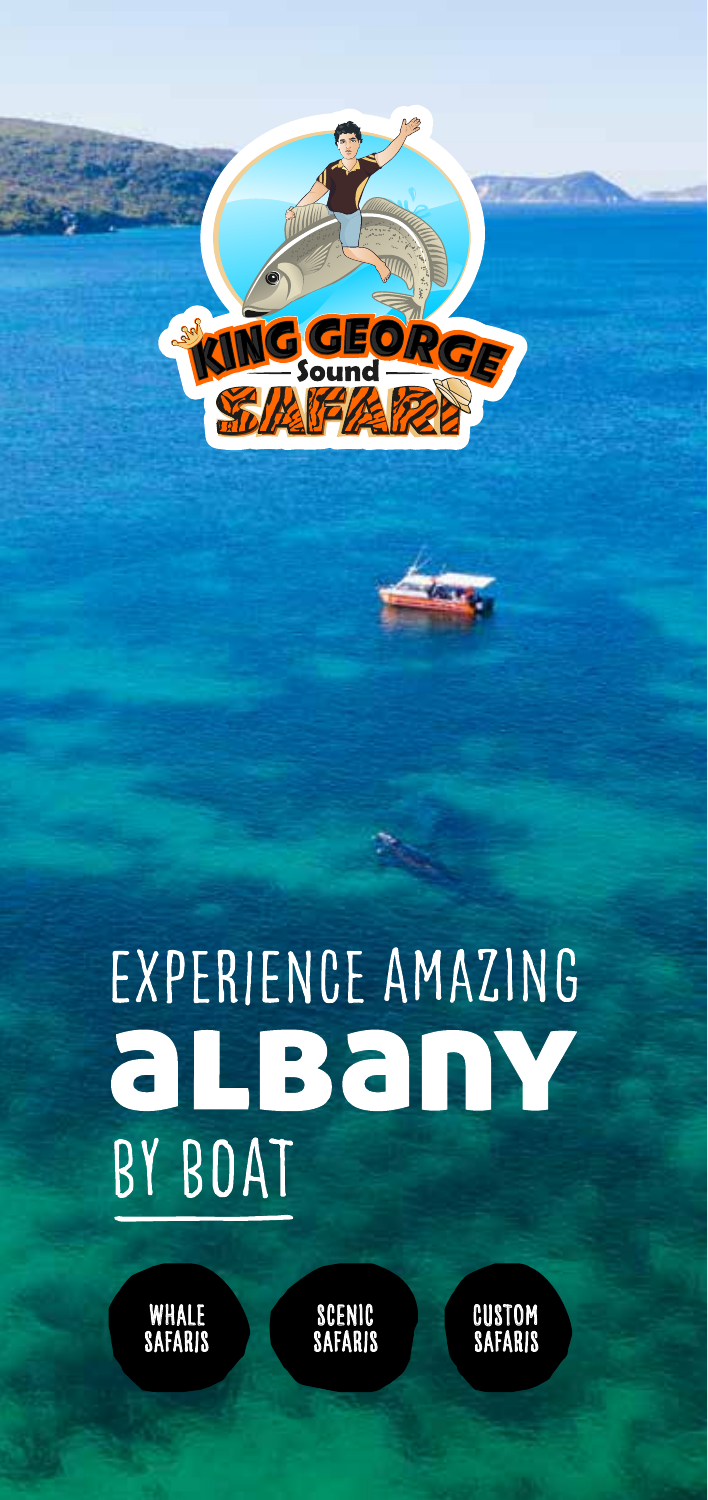Albany is home to pristine beaches, turquoise waters and the most beautiful bays in Australia.

Situated in Princess Royal Harbour, part of King George Sound, these waters are steeped in history. Come aboard and experience Albany from the sea. Imagine what it would have been like when the first explorers pulled into the harbour as early as 1627 or when the first ANZAC troops departed Albany for WWI in 1914. Cast yourself back in time to the days of the old whaling ships and see the Historic Whaling Station in Frenchman Bay and the shipwreck of the Cheynes II, a 440 ton steam whale chaser.

> **THe BOAT**

**THE**<br>area

Our boat is the "Young Salty Dog", a twin hull catamaran and an ex Sea Rescue vessel that is safe and stable. Holding up to 12 passengers, Captain Mark will give you a personalised tour of the harbour and King George Sound.



If the safari was not to your satisfaction or while the whales are in town you did not see a whale, you are invited back as our guest free of charge for another safari.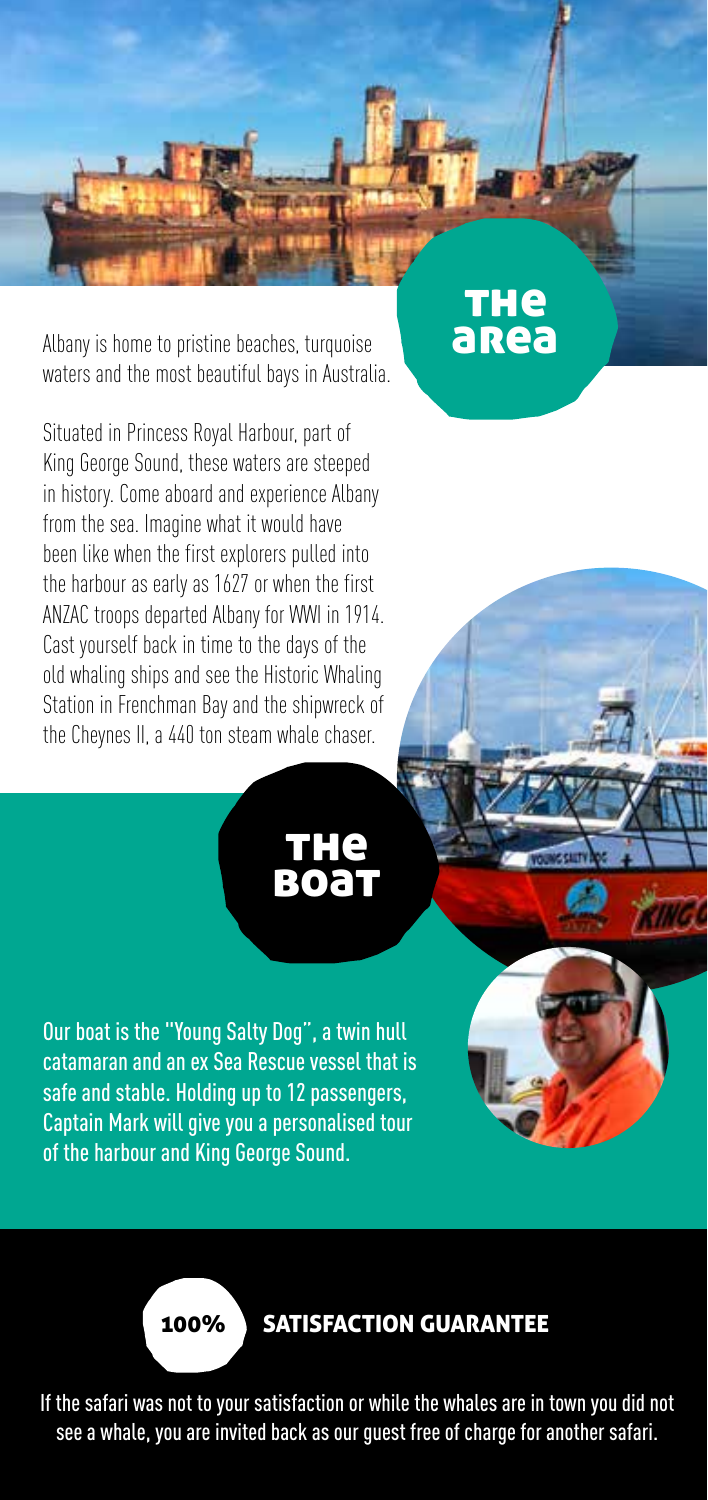# winter **WHALE** safaris

# **MAY OCTOBER**

From around May to October, Humpback, Southern Right and occasionally rare Blue Whales can be seen in Albany's waters where they frolic, mate and calve. Dolphins and seals can be seen all year round.

You'll cruise through the Ataturk Channel and have a great view of Point King Lighthouse, Point Possession and the ANZAC Centre on Mount Clarence from the sea. Seeing whales is our priority on this safari, so we go where they go.

We visit the beautiful turquoise waters of Mistaken Island, the natural beauty of Gull Rock and Seal Island and view the Historic Whaling Station from Frenchman Bay. We cruise past Camp Quaranup, established in 1875 as a quarantine station with a powder magazine built on Geake Island. A photographers favourite, we drive around an old shipwrecked Whale Chaser, the Cheynes II which broke its moorings and ran aground.

# SAFARIS **TWO safaris Daily**

departing from albany marina

morning safari **Departs 9.30am Returns 12.30pm**

3 HOUR

afternoon safari **Departs 1.30pm Returns 4.30pm**

#### **COST**

**Adults** \$90 **Concession / Pensioners** \$75 **Children (5-17 yrs)** \$60 **Infants (0-4 yrs)** FREE

**Family (2A, 2C)** \$270

**Just got back from our trip with Captain Mark from King George Sound Safaris and what a fantastic morning. We saw whales (3) playing together in the bay. 3 pods of dolphins and seals laying on the rocks.**

**Captain Mark was fantastic with our 11 year old son. Talking with everyone and very entertaining. Would go again in a heartbeat. Thank you for a brilliant morning out in Albany.**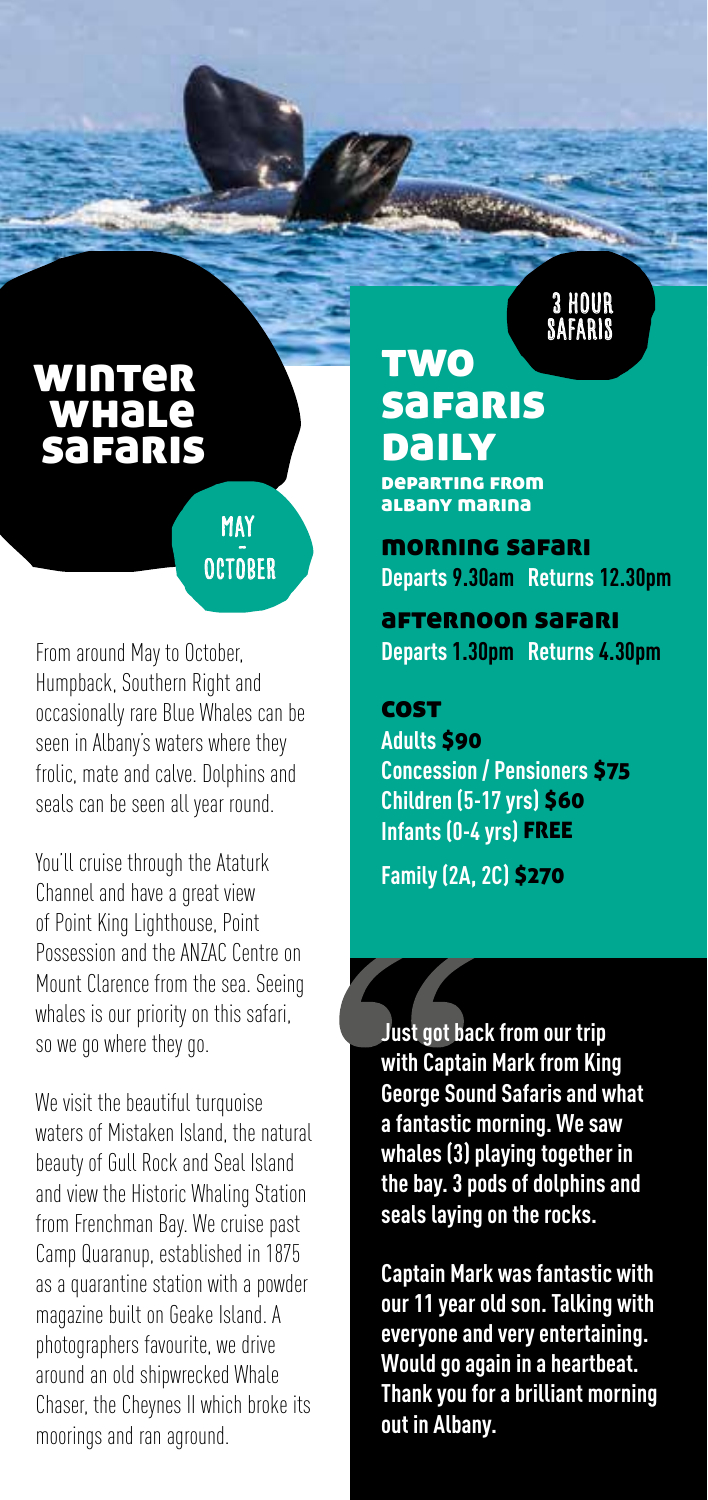# summer sea safaris

**NOVEMBER** april

Smell the sea in the air and get the wind in your hair as we cruise around Princess Royal Harbour and King George Sound. We'll navigate through the Ataturk Channel, past Point King Lighthouse and Point Possession. You'll see the ANZAC Centre on Mount Clarence from the sea. Out in the King George Sound you'll gaze in awe at the beautiful turquoise waters of Mistaken Island.

The amazing south coast is renowned for its pristine white beaches and we cruise past Brambles, Whalers Cove/Fisheries (a local nudist beach), Goode and Middleton Beach in Frenchman Bay. We also see Camp Quaranup, built in 1875 as a quarantine station with a powder magazine built on Geake Island.

Be reminded of whaling days gone by with a visit to an old shipwrecked Whale Chaser, the Cheynes II which broke its moorings and ran aground. It can be seen from the shores of Albany but it's incredible to view up close and a photographers favourite.

# **THRee** safaris daily

departing from albany marina

morning safari **Departs 9.30am Returns 11.30pm**

2 HOUR **SAFARIS** 

midday safari **Departs 12.30pm Returns 2.30pm**

afternoon safari **Departs 3.30pm Returns 5.30pm**

#### cost

**Adults** \$60 **Concession / Pensioners** \$55 **Children (5-17 yrs)** \$50 **Infants (0-4 yrs)** FREE

**Family (2A, 2C)** \$195

**We had an amazing time with Captain Mark on the Young Salty Dog. The water was like glass. It was so serene! Mark was great with the kids, letting them wear his captains hat and have a drive. We recommend their Safari Alert system. Just scan the code on the brochure. We saved \$50! Thank you again Mark, we'll be back to see the whales.**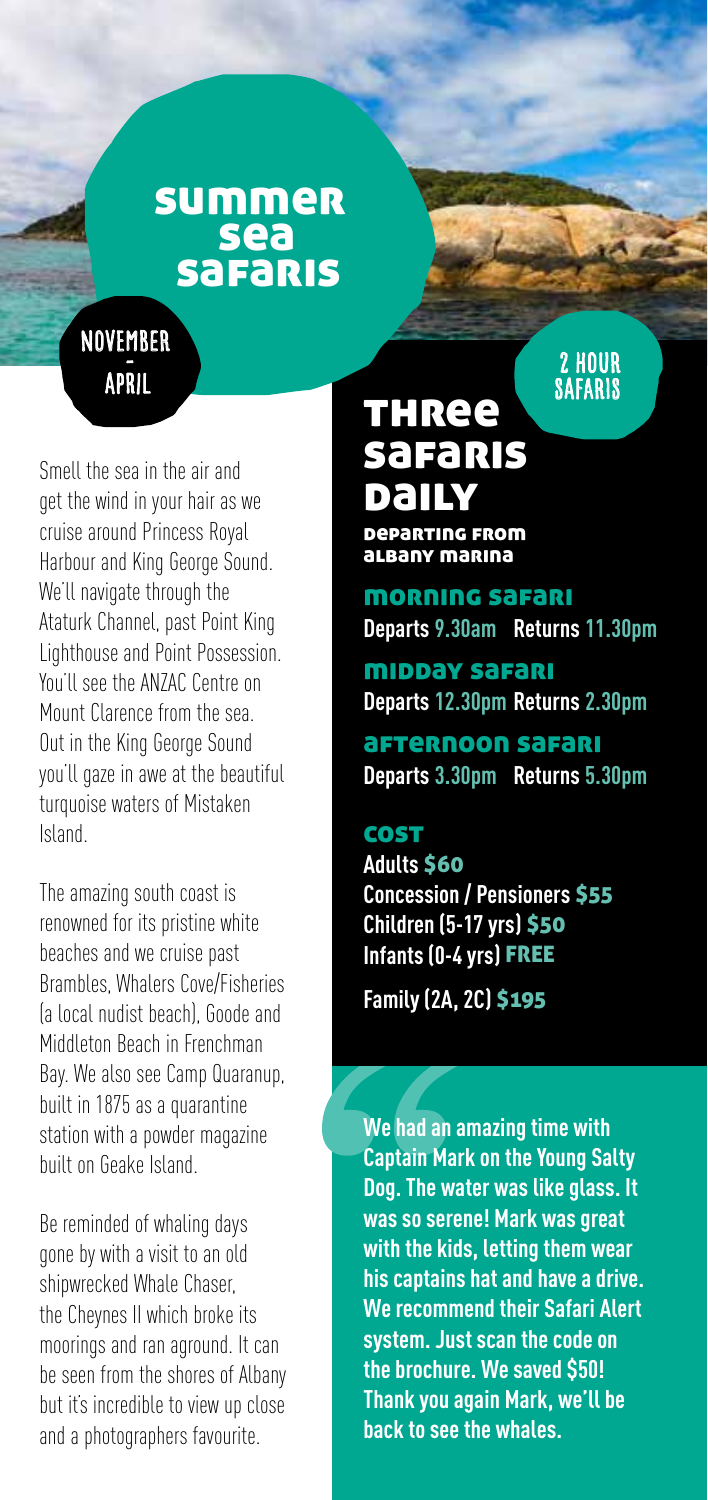

# custom safaris

## build your own tour for up to 12 people

Perfect for Corporate Functions, Family Fun Days or Christmas/End of Year parties. BYO food and drinks and cook on our gas BBQ. We can custom design the safari to suit your needs.

## **COST**

| Two Hours   | \$540 |
|-------------|-------|
| Three Hours | \$720 |
| Four Hours  | \$850 |

### important info

#### departures

Albany Marina, 1 Toll Place, Albany Please be ready to board 15 minutes before departure

### parking

Ample parking available at the Entertainment Centre

#### byo food and drinks

BBQ available on request (No extra charge)

Toilet available on board

#### don't forget to bring our camera!

**We had a group of 5 go out for a cruise with Mark to enjoy an Albany sunset. Water was a little choppy but Mark and the Young Salty Dog cut through it nicely before anchoring next to an island sheltered from the breeze. It was magical sitting in the crystal waters capturing the last hour of sunshine while enjoying a feed from the on-board BBQ with a few drinks. On our way back we had a look at an old semi submerged whale chaser in the harbour while catching the last of the sun to the west, and the city lights coming on to the east. Mark will tailor a cruise to suit which was great for us. He was a fantastic host who couldn't do enough for us and was a good laugh as well. Overall we all had a fantastic experience and would not hesitate to do it again, or recommend to others.**

**Captain Mark is AMAZING with young kids - absolutely hilarious! My son chose to go for a cruise with a few close friends instead of having a birthday party, very wise decision, everybody loved it! We spent an awesome morning on the Young Salty Dog, great company, fantastic scenery and cake!....what more could you ask for? Thanks KGSS**